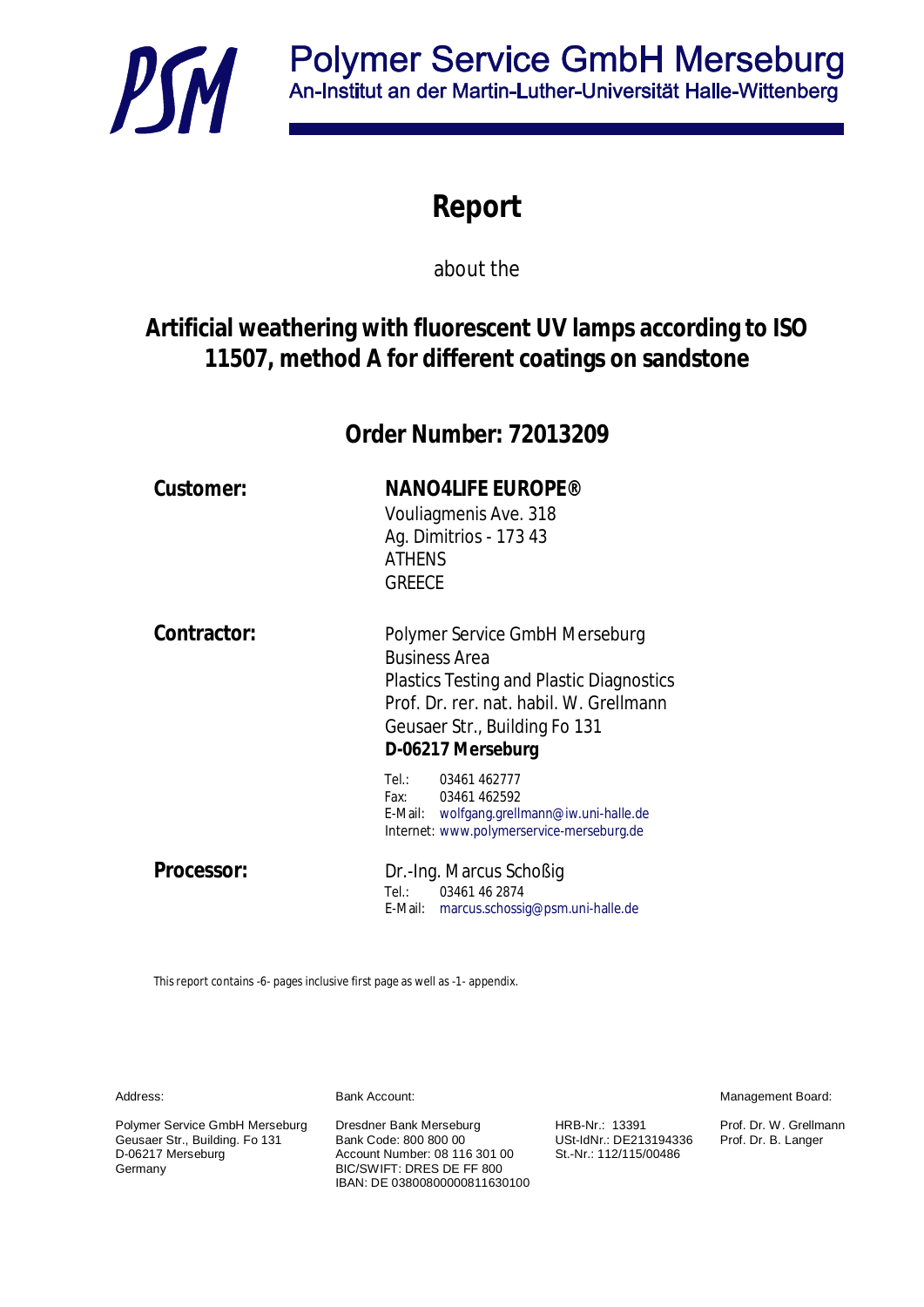### **Content**

| 3             |                                                                           |                 |  |  |
|---------------|---------------------------------------------------------------------------|-----------------|--|--|
| 4             |                                                                           |                 |  |  |
|               | 2.1 Artificial Weathering according to ISO 11507, Method A - Fluorescent  | 4               |  |  |
| $2.2^{\circ}$ | Determination the Contact Angle according to DIN 55620-1 and DIN 55620-2. | $6\overline{6}$ |  |  |
|               |                                                                           |                 |  |  |
| -12           |                                                                           |                 |  |  |
| Appendix      |                                                                           |                 |  |  |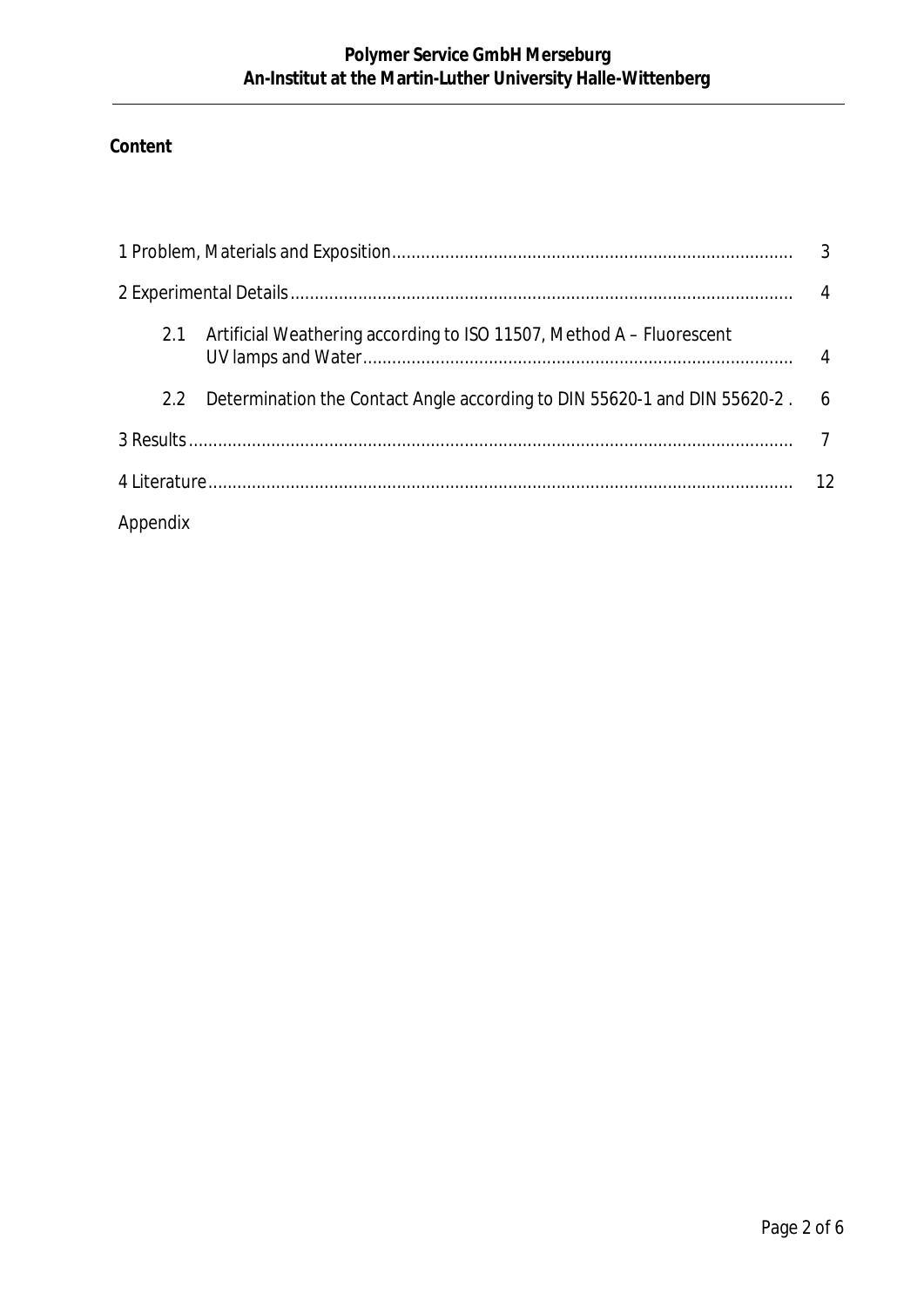### **1. Problem, Materials and Exposition**

For the examinations, the customer provided sandstone materials with two different coatings; NANO4-STONE and AG INDUSTRIES. The objective is the assessment of the aging behavior according to ISO 11507, method A. [Figure 1](#page-2-0) shows a photograph of the sandstone materials in the used specimen holders before the weathering started.



**Figure 1:** Photograph of the sandstone materials mounted on the used specimen holders

- <span id="page-2-0"></span>**2. Experimental Details**
- **2.1 Artificial Weathering according to ISO 11507, Method A Fluorescent UV lamps and Water [[1\]](#page-5-0)**

### **INTRODUCTION**

For many products, it is necessary to be weather-resistant mainly to UV radiation. However, under "weather-resistant" should be understood the fulfillment of the requirement profile of the products. For example, an aging effect can be existent, if products show optical changings like discolorations or loss of gloss. These effects are a clear fault for the customers. The term **aging** is defined in the standard DIN 50035 as 'the accumulation of irreversible chemical and physical reactions in a materials' [*"die Gesamtheit aller im Laufe der Zeit in einem Material irreversibel ablaufenden chemischen und physikalischen Vorgänge"]* [[2\]](#page-5-1).

During the use of technical products, a natural weathering as well as a weathering behind window glass over several years can be occur. Based on the dependency of the results on the weathering location, this means from the local climate, the season as well as the position on the earth, the artificial weathering has significant benefits for the assessment of the weatherability. Predictions, which are independent of the location, are possible by a constant and reproducible irradiance, temperature, and moisture as well as condensation or spray cycles.

The most important thing for the choice of a suitable test method is an adequate simulation of the solar radiation by the used radiation source. This is realized by **xenon-arc lamps** through the usage of proper filters, wherefore the xenon-arc lamps are preferred for the simulation of the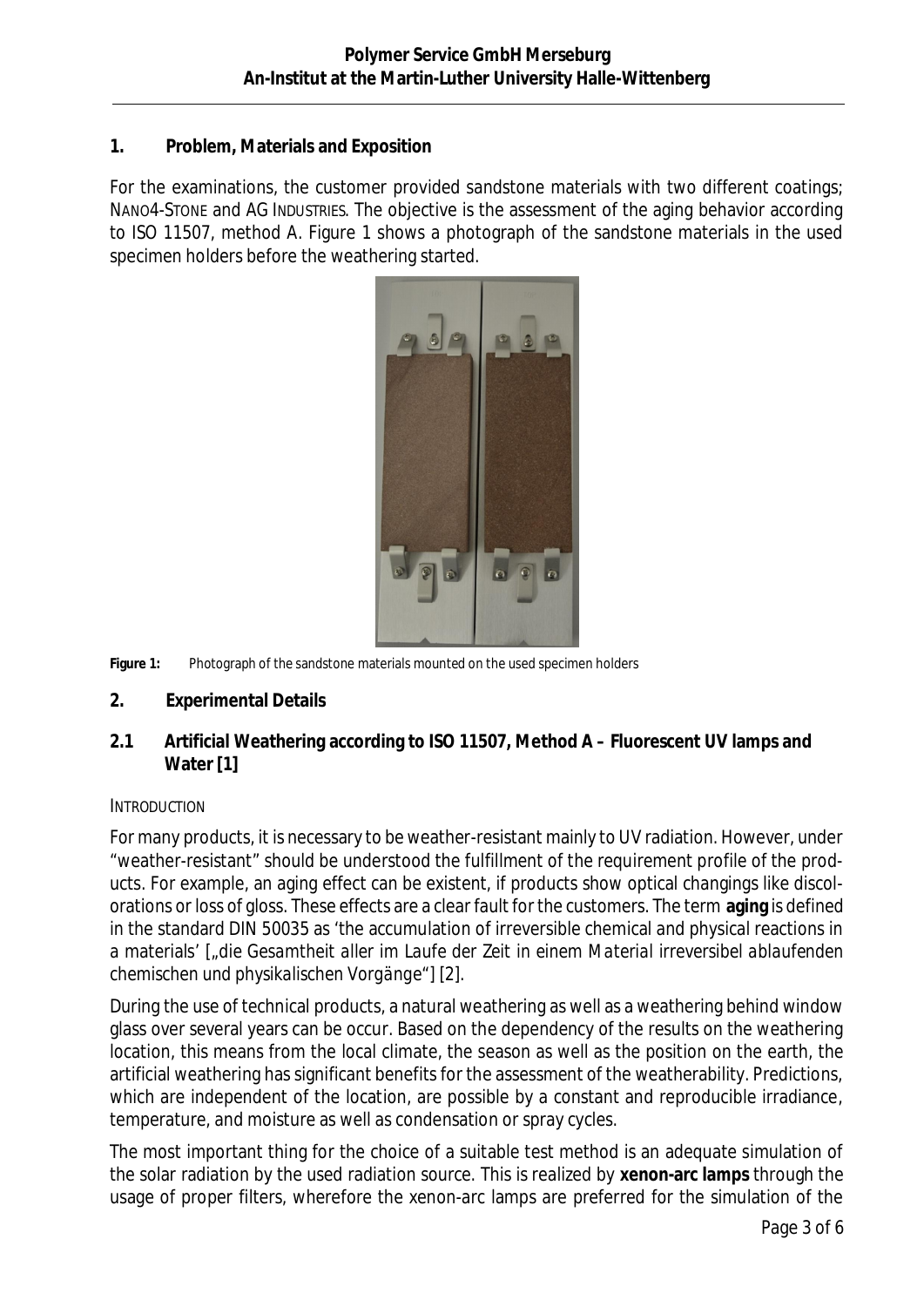global irradiance. The photochemical effective UV and short-wavelengths range is important for the aging of polymers. For such investigations, **fluorescent UV lamps** are used.

For the simulation of the UV radiation in the QUV/SPRAY (Co. Q-LAB CORPORATION, USA), fluorescent UV lamps according to ISO 11507 were used. The radiation emission in the UV range, this means below 400 nm, is minimum 80 % of the total emission. Typically, fluorescent UV lamps are used with a radiation content of less than 2 % below 300 nm and an emission peak at 340 nm (UV-A-340, Type II) [[1\]](#page-5-0). The required spectral distribution is realized through a proper selection of the phosphor coating on the inner surface of the lamps and the used glass type. [Figure 2](#page-3-0) shows the irradiance of direct sunlight in comparison to the UV radiation of the used UV-A-340 lamp. The solar energy barrier (UV cut-off) is 295 nm and the radiation maximum is 340 nm.



<span id="page-3-0"></span>**Figure 2:** Comparison of the spectrum of the fluorescent UV lamp UV-A-340 (Type II) with direct sunlight [[3\]](#page-5-2)

### EXPERIMENTAL DETAILS

By the method A – according to ISO 11507 – the specimens were exposed to UV radiation, temperature and condensation phase with distilled water to reproduce weathering effects, which can appear in reality and for the use of the products typical environments (UV radiation) in the material. The test condition are listed below and [Figure 3](#page-4-0) shows the used accelerated weathering tester QUV/SPRAY.

**Table 1:** Test conditions according to ISO 11507, method A

| Lamp type                                   | UV-A-340 (Type II)                  |
|---------------------------------------------|-------------------------------------|
| Irradiance $E_{\lambda}$                    | $0.76 W \cdot m^{-2} \cdot nm^{-1}$ |
| Black panel temperature                     | $60^{\circ}$ C ± 3 $^{\circ}$ C     |
| Black panel temperature during condensation | $50^{\circ}$ C + 3 $^{\circ}$ C     |
| Method A:                                   |                                     |
| Dry phase                                   | 4 hours                             |
| Condensation                                | 4 hours (UV lamps off)              |
| Exposure time                               | 3500 h                              |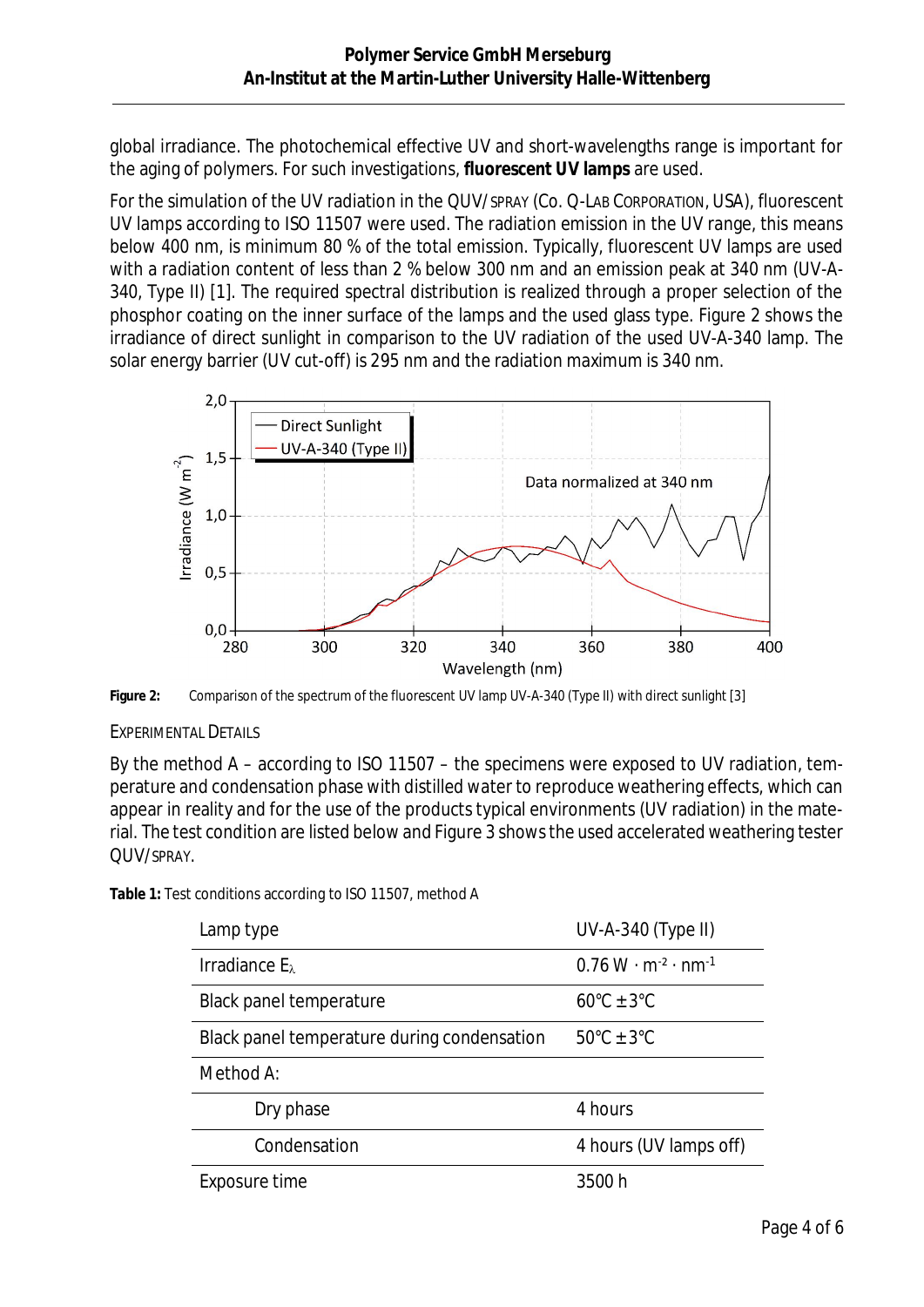

Figure 3: Accelerated weathering tester QUV/spray and water treatment plant type ELIX 15

<span id="page-4-0"></span>**2.2 Determination the Contact Angle according to DIN 55620-1 and DIN 55620-2 [[4,](#page-5-3) [5\]](#page-5-4)**

The determination of the contact angle  $\theta$  according to DIN 55660-2 took place with distillated water as test liquid. The measurements were realized with the testing device DSA100 TROPFENANA-LYSE-SYSTEM (DROP ANALYSIS SYSTEM) of the company KRÜSS GmbH, Germany. For the determination of the contact angle  $\theta$ , the angle to the baseline, which arise to the tangent on the drop contour at the three-phase point, was used. This can be seen schematically in [Figure 4.](#page-4-1)

The determination of the contact angle  $\theta$  was repeated every 500 h in the center of the specimens. The test conditions are shown in [Table 2.](#page-4-2)



- <span id="page-4-1"></span>Figure 4: Schematic representation of the contact angle measurements; 1 – three-phase point, 2 – liguid, σ<sub>l</sub> – surface energy of the liquid,  $\sigma_S$  – free surface of the solid state surface,  $\sigma_{S}$  – interface energy between solid state surface and liquid.  $\theta$  – contact angle [[4\]](#page-5-3)
- <span id="page-4-2"></span>**Table 2:** Test conditions for the measurements of the contact angle

| Test liquid:                          | distillated water                  |  |
|---------------------------------------|------------------------------------|--|
| Drop capacity:                        | 4 µl                               |  |
| Number of drops:                      | 10                                 |  |
| Manner of contact angle measurements: | static                             |  |
| Numerical method (measurement range): |                                    |  |
| Vouna Lonloss squetion                | $200$ fill 110° and 110° fill 100° |  |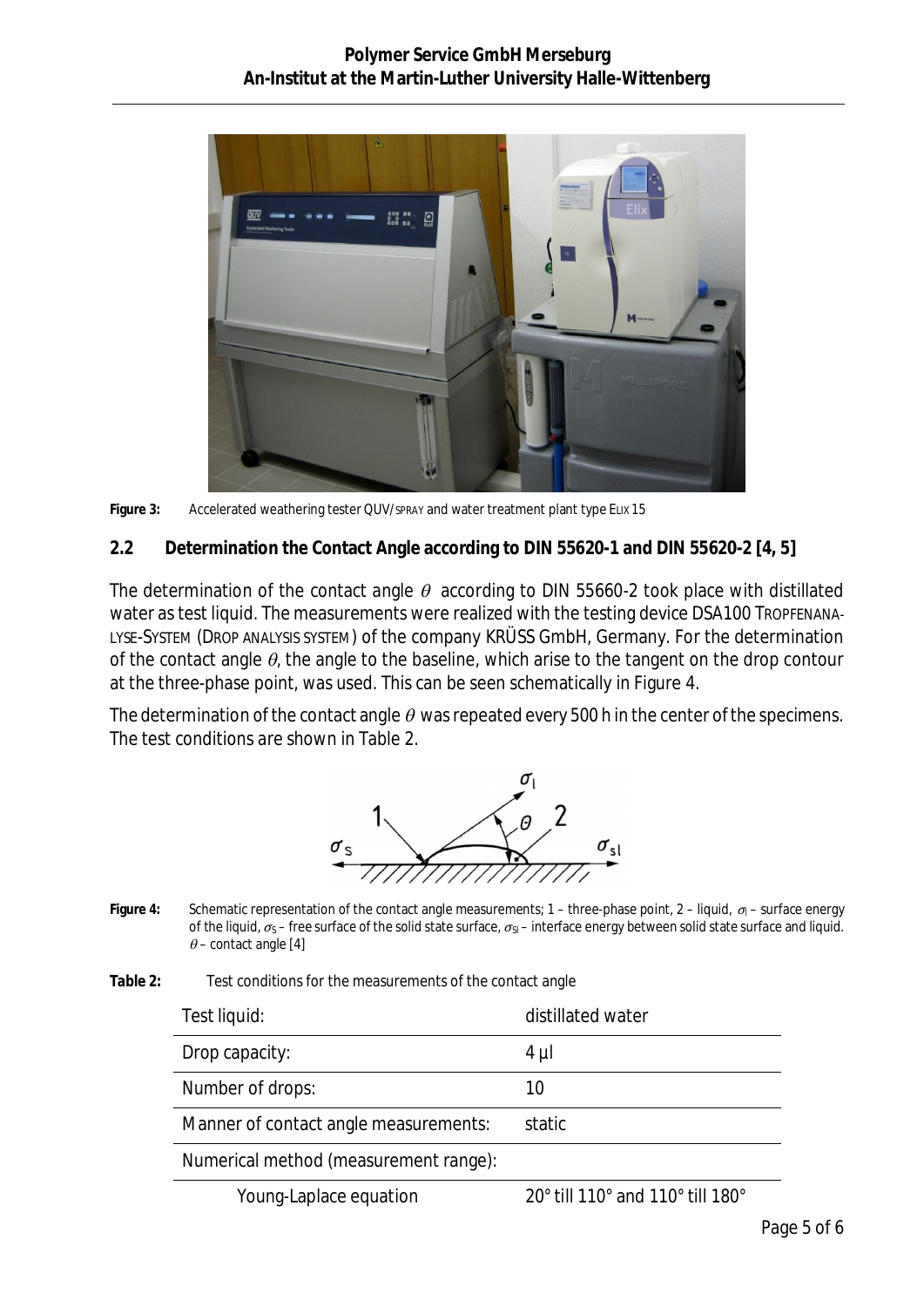### **3. Results**

The contact angle  $\theta$  was measured every 500 h within a period of 3500 h. A graphical representation of the result is shown in the following figure and a tabular listing can be found in appendix 1.

[Figure 5](#page-5-5) shows the dependence of the values determined for the contact angle  $\theta$  on the exposure time for the coatings NANO4-STONE and AG INDUSTRIES on sandstone. Both coatings show a contrary behavior. For the coating AG INDUSTRIES, an initial value of 130.8° and after an exposure time of 500 h of 50.6° was determinable. A determination of the contact angle after further 500 h was not possible, because the contour of the drop was not stable enough for a reliable measurement. The coating NANO4-STONE shows a different behavior shows, which is characterized by an increase in the contact angle  $\theta$  from 131.6° to 147.9° after an exposure time of 3500 h. A possible interpretation of this behavior is the chemical post-crosslinking of the coating.



<span id="page-5-5"></span>**Figure 5:** Comparison of the coating NANO4-STONE and AG INDUSTRIES on the weathering stability; eot … **e**nd **o**f **t**est

### **4. Literature**

- <span id="page-5-0"></span>[1] ISO 11507 (2007-05): Paints and varnishes – Exposure of coatings to artificial weathering – Exposure to fluorescent UV lamps and water
- <span id="page-5-1"></span>[2] DIN 50035 (2012-09): Terms and definitions used on ageing of materials – Polymeric materials
- <span id="page-5-2"></span>[3] Fowler, S.: Spectral power distribution data for UVA-340 and UVA-351 lamps used in the QUV, and Daylight-Q and Window-Q filters used in the Q-Sun. Q-Lab Corporation, Personal Communication September 6, 2011.
- <span id="page-5-3"></span>[4] DIN 55660-1 (2011-12): Paints and varnishes – Wettability – Part 1: Terminology and general principles
- <span id="page-5-4"></span>[5] DIN 55660-2 (2011-12): Paints and varnishes – Wettability – Part 2: Determination of the free surface energy of solid surfaces by measuring the contact angle